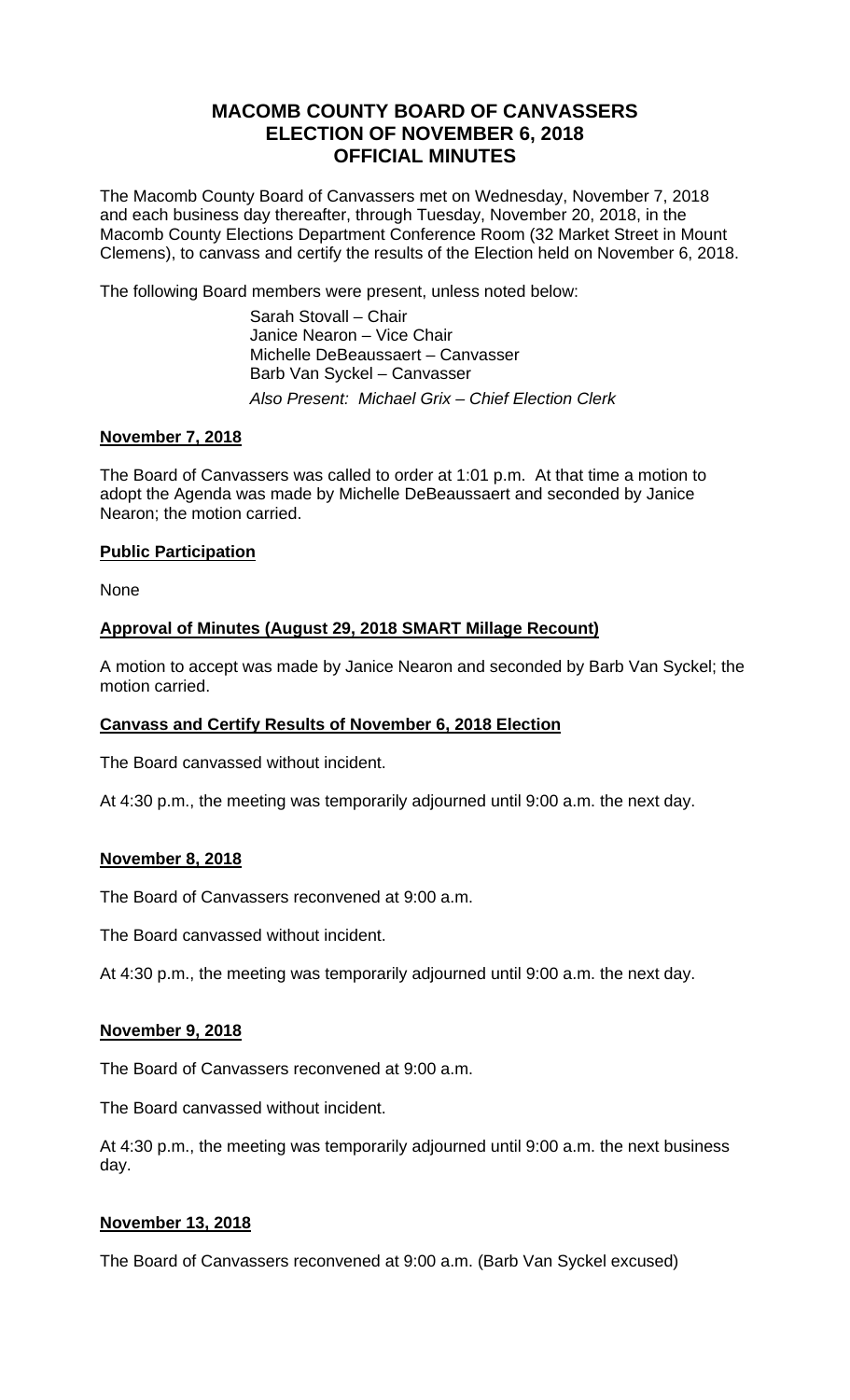The following Center Line precincts were not retabulated (Ballots needing duplication were all duplicated onto Precinct 1 ballots, but were not identifiable to be re-duplicated onto the proper precinct ballot):

| <b>Precinct</b>         | Original Seal(s) | New Seal(s) |
|-------------------------|------------------|-------------|
| 1AV, 2AV, 3AV, 4AV, 5AV | 0003784          | 0004463     |
| 1AV, 2AV, 3AV, 4AV, 5AV | 0003783          | 0004472     |

At 4:30 p.m., the meeting was temporarily adjourned until 9:00 a.m. the next day.

### **November 14, 2018**

The Board of Canvassers reconvened at 9:00 a.m.

The Board certified races for Rochester Community Schools, Almont Community Schools and Memphis Community Schools (Macomb County results only).

The following Chesterfield Township precincts were retabulated:

| Precinct | Original Seal(s)   | New Seal(s)        |
|----------|--------------------|--------------------|
| 6 AV     | 0004169<br>0004188 | 0004062<br>0003539 |
| O        | 0001676            | 0004953            |

The following Clinton Township precincts were retabulated:

| Precinct | Original Seal(s) | New Seal(s) |
|----------|------------------|-------------|
|          | 05361            | 02123       |
| 6        | 31495            | 02122       |
| 12       | 09355            | 02120       |
| 23 AV    | 35973            | 02116       |

At 4:30 p.m., the meeting was temporarily adjourned until 9:00 a.m. the next day.

### **November 15, 2018**

The Board of Canvassers reconvened at 9:00 a.m.

The following Sterling Heights precincts were retabulated:

| Precinct | Original Seal(s) | New Seal(s) |
|----------|------------------|-------------|
| 33 AV    | 11981            | 02119       |
| 37 AV    | 9728             | 02150       |

The following Warren precinct was retabulated:

| Precinct | Original Seal(s) | New Seal(s) |
|----------|------------------|-------------|
| よる<br>၁၁ | 35055            | ∩?117       |

At 4:30 p.m., the meeting was temporarily adjourned until 9:00 a.m the next day.